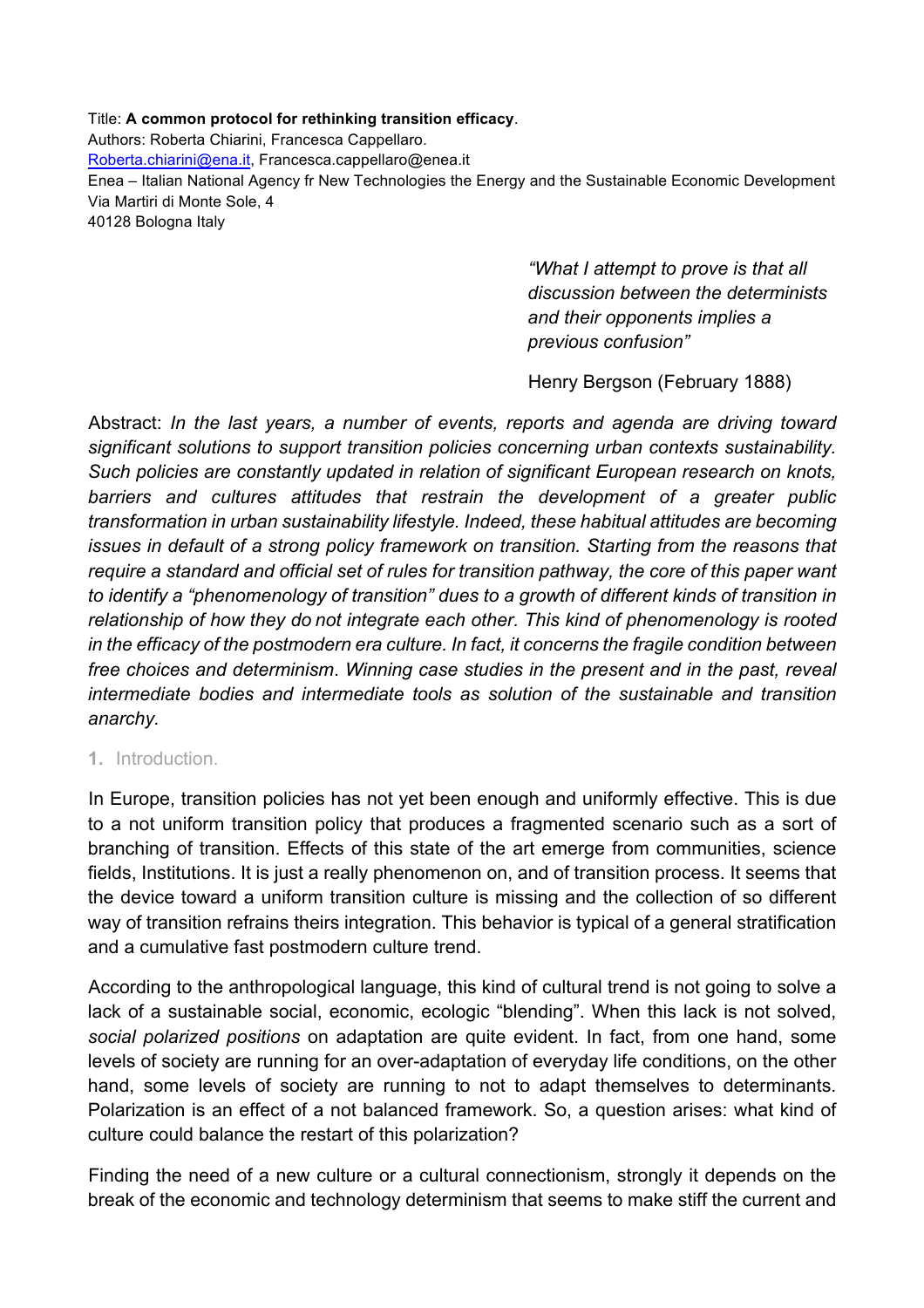fragmented transition process. The adaptation studies show a multi-level sectoral adaptation, but all these level stretch towards two directions. From one hand, an over adaptation is depending on technology1 $1^1$  and on market process; from the other hand, a noadaptation behavior is emerging<sup>2</sup>.

Transition ways are following several semantic pathways, in a polarization trend. For a culture "work in process", such as a transition culture, confusion condition between a polarization trend it could represent a cognitive passage. Mayor transitions require new social roles and tools.<sup>3</sup> These new social production have to put citizens in an unfamiliar experience, have to make a break from the past.

Confusion and disorganization are introducing an entropic status. The entropic status is a step for spontaneous evolution. The confusion in the two poles of condition is due to a cognitive pathway in evolution process just like the evolution of a CAS Complex Adaptive System. Gupta and Anish<sup>4</sup> wrote about serf organization and emergence, concepts that this paper considers just in a one of the two pole.

In the *Manifesto of Transdiscipliary*, by Basarab Nicolescu, and in the *Language and problems of Knowledge*, by Noam Chomsky, this kinds of condition comes from the relationship between adaptive and no-adaptive aspects and cognitive-linguistic aspects.

This paper introduces the reason and the need of tools for the acceleration of transition process. In the past, this kind of acceleration was due from new cultures. Sometimes there were developed syncretic cultures, sometimes inversion cultures or culture/rites of passage. Therefore, this paper identifies these cultures as "intermediate cultures" and the need for each new culture is to have a tool to change cognitive structure in response to new experiences<sup>5</sup>.

In the past, and nowadays, few cultures show that the regulation of a cognitive passage and the centered trend of polarized positions from societies are set from "intermediate bodies, functions and structures" supported from "intermediate rules". This is the culture of intermediation, the space where opposition and determinism are going to be less opposite and less determinist each other for a common space.

# **2. Transition History in European Policies and Programes.**

Transition thinking had begun to develop in academic circles in the Netherlands by the beginning of the 1990's, and was lightly institutionalized in 2001 by the Dutch Knowledge network and research program for System Innovations and Transitions (KSI). KSI aimed at improving understanding, identifying and influencing the process of sustainability innovation. To this end, knowledge from relevant scientific disciplines and insights, such as ecology,

 <sup>1</sup> errick De Kerckhove, *Connected Intelligence, the Arrival of the Web Society*, Somerville House, Toronto, 1997

<sup>2</sup> J. Ensor, R.l Berger, *Cultures, communities and adaptation in Community-based adaptation and*

*culture in theory and practice*.

<sup>3</sup> B-Jordan. *Birth as a Rite of Passage*

<sup>4</sup>A.Gupta, S-Anish. *Insights form complexity theory: understanding organization better.*

<sup>5</sup> J.Piaget. The Equilibration of Cognitive Structures: The Central Problem of Intellectual Development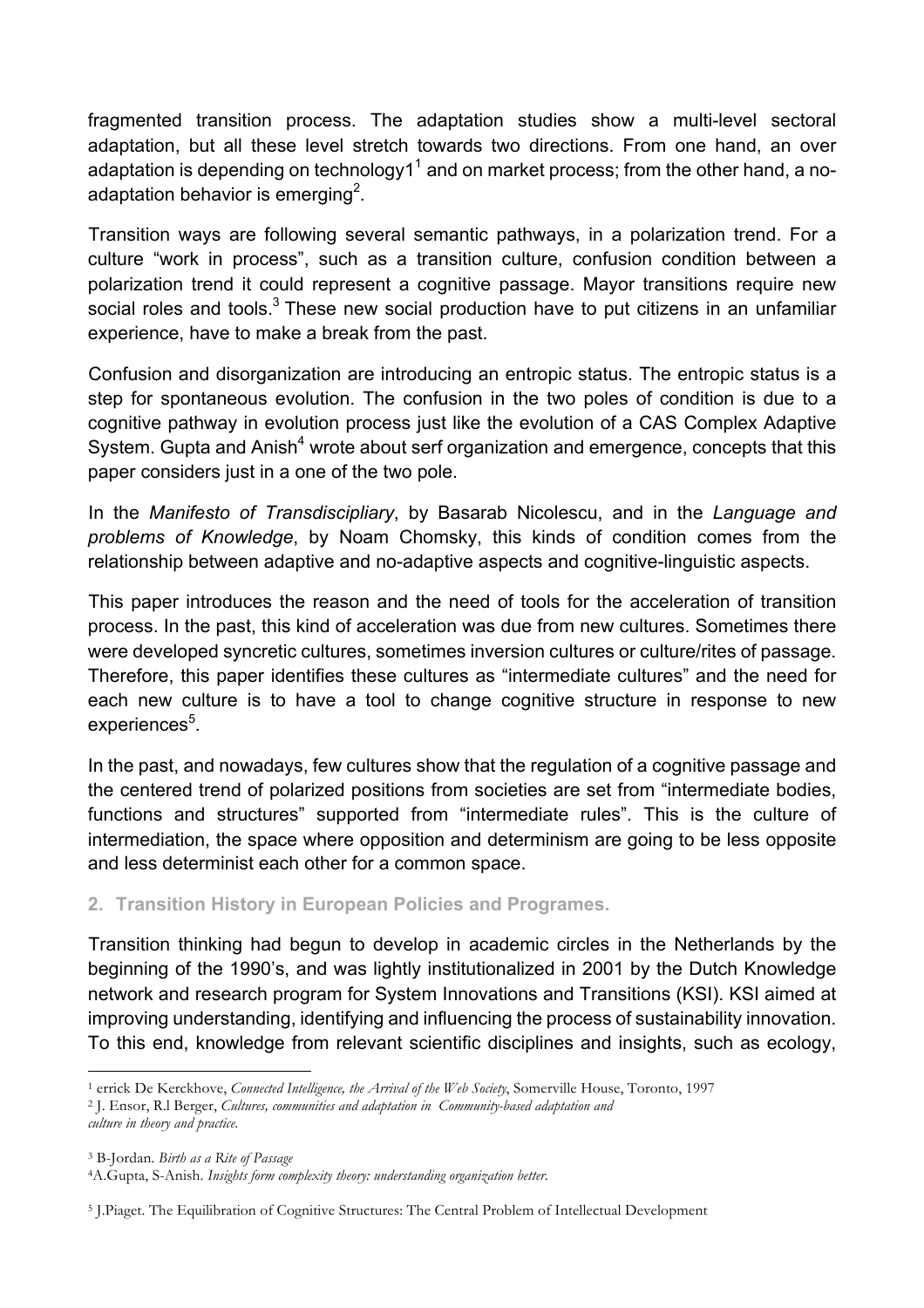complexity theory, sociology, history, governance and innovation studies, were integrated. The program also encompassed the performance of practice-oriented research and the participation in testing grounds, in such diverse sectors as energy, manufacturing, transport, housing and spatial planning, health care and water management. From the Dutch KSI network research activities and transition practices have spread. KSI has developed into the international research network Sustainability Transitions Research Network (STRN). Simultaneously and in co-production with these initiatives, several scientists have developed a research agenda for an understanding of sustainability transitions through a program of networking, research coordination and synthesis activities.

Another effective program which promotes the experimentation of transition thinking is the European Program Climate-KIC (http://www.climate-kic.org). Climate KIC is an European initiative supported by the EIT (European Institute of Innovation and Technology) and aimed at providing the innovations, entrepreneurship, education and expert guidance in order to shape Europe's ambitious climate change agenda. In the framework of Climate-KIC, a bottom-up regional program is endorsed: Pioneers into Practice (PiP). PiP aims at developing regionally based transition platforms on low-carbon innovations. Thanks to a learning-by-doing program, the PiP participants, called pioneers, have the opportunity to develop their knowledge and understanding on transition thinking in a variety of environments from business to government and research. With this intention, PiP provides transition practitioners with a guidance of competences developed through a mentoring program. Particularly, pioneers are supported by leading European experts on transition and systems thinking. The core of the PiP program is the placement, a working period during which the pioneers can develop experience of low carbon innovations within the host organizations. Definitely, PiP program promotes the experimentation of transition towards low-carbon transformative innovations.

Furthermore, is relevant that at EU policy level, EU Commission has spelled out steps for energy transition considering some limits in models, in roles, and a reflection on transition as issue focusing on effort sharing regulation:

*- European Commission is going towards energy system itself. Starting from the concept of transition, a new challenge is definitely ushering. In this context, the concept of transition means the cultural movement engaged in the transformation of our industrialized society from the current economic model, deeply based on a wide availability of low priced oil and over consumption of resources, towards a new sustainable model such as a no oil dependent way. This policy have to dialogue with the background of the transition field and with the limits of concepts and models of transition. 6*

-*European Environmental Agency has no direct role in the elaboration of the strategic choices, and implementation of policy and environmental regulation of strategic plans for the environment.7*

 <sup>6</sup> Strategic Energy Technology Plan (SET Plan),

<sup>7</sup> European Environmental Agency http://www.eea.europa.eu/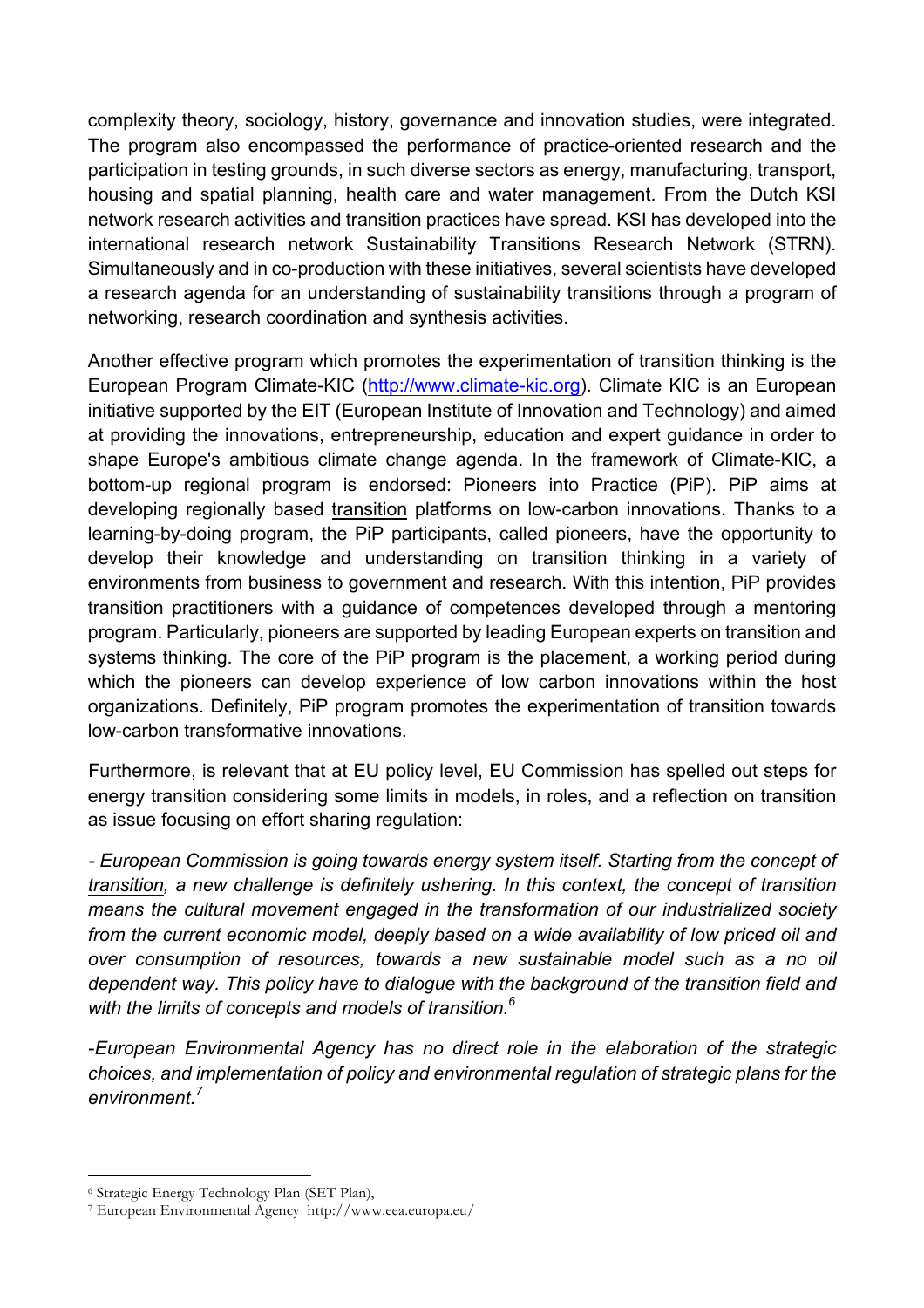-*The report on "The World and European Energy and Environment Transition Outlook" (WETO T- 2011) offers a perspective of energy and environmental scenarios up to 2100. The transition issues is mentioned in the introduction, " it is entrusted to the socket vison of true scenarios"…<sup>8</sup>*

*-The European legislative proposal for Accelerating Europe's transition to a low carbon economy (COM 2016 500 final) defines: The global transition to a low carbon and circular economy has begun, given fresh impetus by the Paris Agreement on climate change and the 2030 Agenda on Sustainable Development. This transition is necessary in order to provide jobs, growth and investment opportunities for present and future generations of Europeans, while mitigating dangerous climate change. If the EU does not maintain and exploit its first mover advantage when fostering renewable energy, energy efficiency and competing on the development of other low carbon technology markets, other regions will. Europe's economic model is expected to change. It is our shared responsibility to ensure that the transition is fair and based on solidarity, so that none are left behind. The Energy Union Framework strategy contributes to this goal.9*

*- The package of measures presented by the Commission today helps Europe to prepare for the future and to stay competitive. It is primarily addressed to Member States, since they will be in the forefront of deciding how to implement measures to meet the agreed greenhouse gas emission target for 2030.*

*The collective efforts of all Member States will be required to modernise the economy and ensure a successful transition to a low-carbon economy. This is a shift that will provide jobs, growth and investment opportunities for Europe while mitigating dangerous climate change. Such a transition requires changes in business and investment behaviour and incentives across the entire policy spectrum. The modernisation of the economy will stimulate investment and innovation in new technologies and ensure the EU can remain a world leader in renewable energy and be competitive in markets for goods and services such as lowemission vehicles and energy efficiency.10*

Another reference is the Strategic Research and Innovation Agenda (SRIA) developed in the framework of JPI Urban Europe. The SRIA is following an experimental approach to sustainability and transition solution in urban contests. Five pillars are taking into account:

- 1. urban governance and participation
- 2. welfare and finance,
- 3. vibrant urban economies,
- 4. urban environmental resilience,
- 5. urban accessibility and connectivity

This Agenda is the production of investigations on sustainability and transition processes gaps. One of these investigations could be the possibility of a regulatory skill to transition. On the 16<sup>th</sup> of November 2016, the meeting of JPI Urban Europe titled "Accelerating Urban

 <sup>8</sup> https://ec.europa.eu/research/social-sciences/pdf/policy\_reviews/publication-weto-t\_en.pdf

<sup>9</sup> https://ec.europa.eu/transparency/regdoc/rep/1/2016/EN/1-2016-500-EN-F1-1.PDF

<sup>10</sup> http://europa.eu/rapid/press-release\_MEMO-16-2499\_it.htm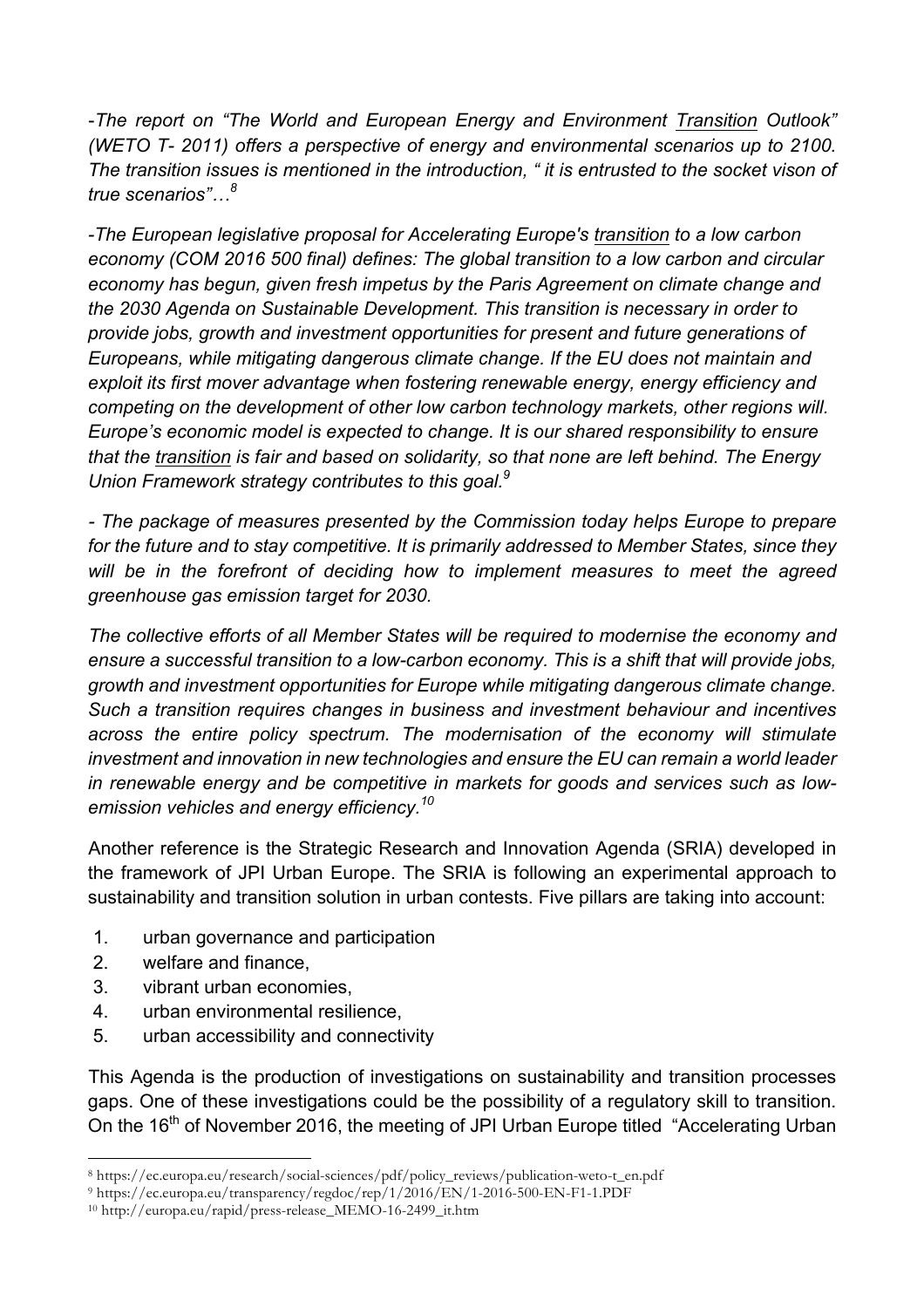Transition: Tapping The Full Potential Of Smart City And Community Pilots – A Smart City Expo Side Event", signed the focus on needs for the acceleration of urban transition.

All these considerations, from transition energy policy to SRIA, show a multi-levels approach on transition. This approach evokes a sense of several needs: movement, solidarity, acceleration, thoughts, understanding, identity platform, etc. Other needs will advance, among these considerations that are from the bottom up in a transition spontaneous way and from the bottom up. A middle way, it appears such as a new buffer where regulation for transition could emerge.

## **3. How to make transition efficacy**.

Roorda (2014) has highlighted six principles that can influence the efficacy of transition experiments:

- **Acknowledge the complexity of the challenges**. Transition understands the dynamics and interlinkages of multiple domains, actors, and scales. This can be done by thoroughly examining the existing situation, as well as by questioning assumptions, problem perceptions, and dominant solutions.
- **Recognize the difference between system optimization and system innovation**. The latter requires taking small but radical steps, guided by a long-term perspective, which can be acquired by questioning mindsets and being open to unorthodox ideas and actions.
- **Give room to diversity and flexibility**. The future can neither be predicted, nor planned. Therefore, options should be kept open by exploring multiple pathways when working on strategies and actions. Resistance and barriers should be anticipated, and diversity fostered. Involving a variety of perspectives will enable cross-fertilization and prevent 'tunnel vision'.
- **Co-create**. Neither local government, nor any other single actor can address sustainability challenges on its own. A variety of people and organizations make decisions that influence the future on a daily basis. As a local government, it is important to engage multiple stakeholders beyond simply providing input – everyone can be considered a decision maker, contributing their positions and perspectives.
- **Systemic thinking**. Achieving ambitious targets is difficult when vested interests and positions are taken as a starting point. Therefore, actors who are already adopting new or alternative ways of thinking and doing (change agents) should be found, as they can be influential in mediating and triggering transitions. They should be actively engaged and supported with the resources and opportunities needed to realize innovation.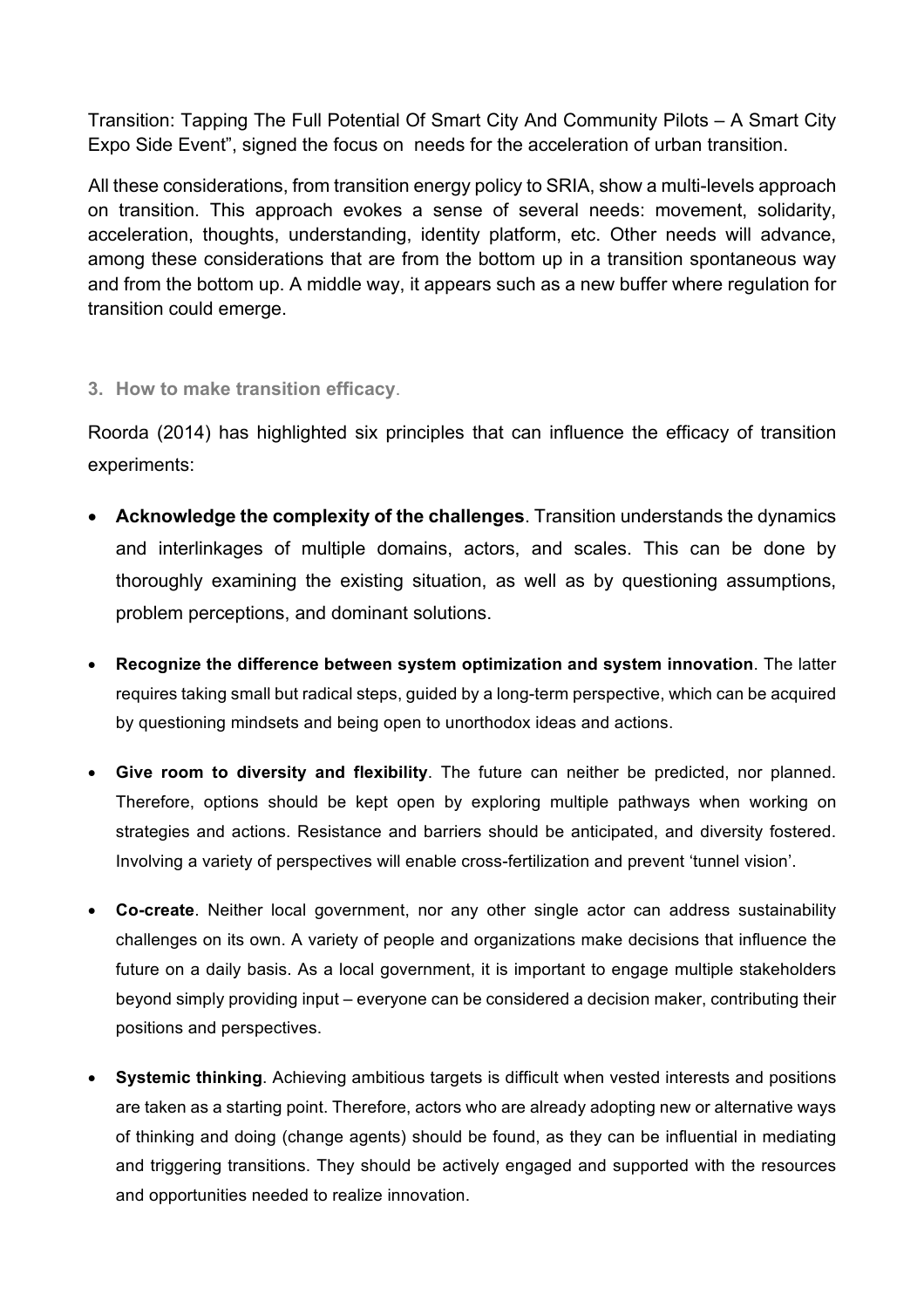• **Facilitate social and institutional learning**. Learning is essential for societal change. Opening up to actors with different backgrounds provides better insights into the challenges of and opportunities for change. The aim is short-term action aligned with a long-term vision to learn about new practices and current constraints. Learning processes should be supported by providing time for reflection and creating a setting that supports mutual trust and openness.

Additionally, Roorda et al. (2014) has summarized a skills plan to make transition process more efficacy . Table 1 shows all important actions to drive towards an effective transition process.

|                  | <b>Transition Phase Action</b>                                                                                                                                                                                 | <b>Process skills</b>                                                                                                                                                                                             | <b>Substance skills</b>                                                                                                                                                        |
|------------------|----------------------------------------------------------------------------------------------------------------------------------------------------------------------------------------------------------------|-------------------------------------------------------------------------------------------------------------------------------------------------------------------------------------------------------------------|--------------------------------------------------------------------------------------------------------------------------------------------------------------------------------|
| <b>Strategic</b> | Investigating the context<br>$\bullet$<br>Problem structuring<br>$\bullet$<br>Community engagement<br>$\bullet$<br>Visioning<br>Strategic discussions<br>Long-term<br>goal<br>formulation                      | Networking skills<br>$\bullet$<br><b>Communication skills</b><br>Decisiveness<br>$\bullet$<br>Determination<br>Leadership<br>Vision<br>$\bullet$                                                                  | Systems thinking<br>$\bullet$<br>Creativity and imagination<br>$\bullet$<br>Problem structuring skills<br>$\bullet$<br>General knowledge<br>Large network<br>Abstract thinking |
| Tactical         | Agenda-building<br>$\bullet$<br>Backcasting<br>$\bullet$<br>Negotiating<br>$\bullet$<br>Networking<br>$\bullet$<br>Coalition building<br>$\bullet$                                                             | <b>Negotiation skills</b><br>$\bullet$<br>Communication and<br>$\bullet$<br>consensus building<br>Thinking in terms of co-<br>$\bullet$<br>production<br>Open to new<br>combinations<br>Coalition building skills | Strategic thinking<br>$\bullet$<br>Analytic ability<br>$\bullet$<br>Specific knowledge<br>Innovative ideas                                                                     |
| Operational      | Operational activities<br>$\bullet$<br>Processes of<br>$\bullet$<br>experimenting<br>Implementation plans<br>Projects executing                                                                                | Mobilizing skills<br>$\bullet$<br>Organizational talent<br>Anticipatory skills<br>$\bullet$<br><b>Entrepreneurial skills</b><br>Powers of persuasion<br>$\bullet$<br>Networking and lobbying<br>$\bullet$         | Second-order learning<br>$\bullet$<br>Systems thinking<br>$\bullet$<br>Insight and a sense of<br>timing<br>Ability to balance<br>substance, process and<br>results             |
| Reflexive        | <b>Evaluating experiments</b><br>$\bullet$<br>Analysis and<br>$\bullet$<br>interpretation of results<br>Imagine and<br>$\bullet$<br>understanding<br>Alternative trajectories<br>for future action<br>Learning | <b>Observational skills</b><br>$\bullet$<br>Reflective skills<br>$\bullet$<br>Self-aware and<br>independent                                                                                                       | Integrated thinking<br>$\bullet$<br>Questioning with an open<br>$\bullet$<br>mind<br>Analytical thinking<br>$\bullet$<br>Conceptual thinking                                   |

**Table 1 Skills for steering Transition Practices**

Especially, it can be distinguished two kind of skills:

- Process skills are about the quality of the management, substance skills are about the quality of the explored solutions.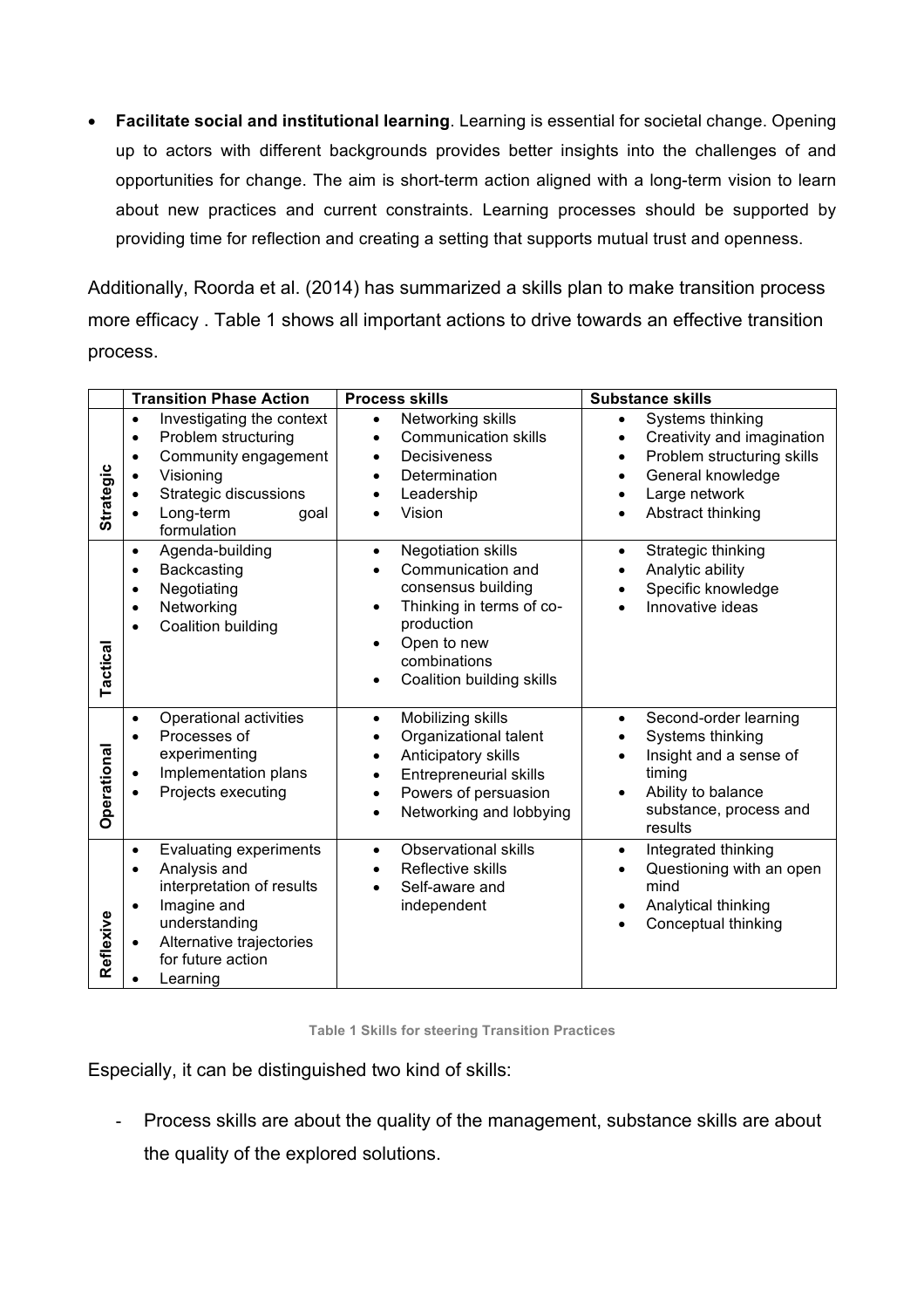Basic skills proved to be networking, great communicative capacity and powers of persuasion and ability to mobilize.

Other specific skills include the ability to think in terms of systems, visionary power, observational skills, creative skills, sense of timing and persuasiveness.

A compelling category of actors who can facilitate the transition process are the *frontrunners*. Other designations for frontrunner would be *change agent*, engaged citizen, unorthodox thinker or "out of the box thinker". Two are the most important characteristics of a frontrunner: to be intrinsically connected to the issue - having "sparkling eyes" when talking about it - and to think beyond own expertise, worldview or interests. Frontrunners can be categorized according to their background, their competences and their interest profile. Another crucial aspect is the role of the community, individual actor does not have to fit in all background and skill categories but the participants of the transition process as a group should be a good mix of these categories. These efficacy effects are often developed in experimental place or through spontaneous initiatives. It is a partial effect.

## **4. Transition limits and over**

Transition way is often experimented in innovative zones, in districts, in little geographies. It isn't a general process. The experimental level waiting for an evolution trend toward a transformative and general status. This experimental level is moving very slowly. It seems to linger in an experiment phase, in the need of the acceleration of the transition process. One of this experimental position has represented from niches of innovation. Many sustainability transitions theories have highlighted the strategic role of innovative niches in sustainable innovation paths. In particular, it is crucial the relationship among niches, theirs management (TM transition management) and transition experiments. Niches of transition are experimental approach of technological and no technological actions. The key role of niches is that they "*are space where you crate innovation in a safe environment without being subjected to external pressures*". Furthermore, "*niches make experimentation feasible, but at the same time creates the experimentation that strengthen the niches".*

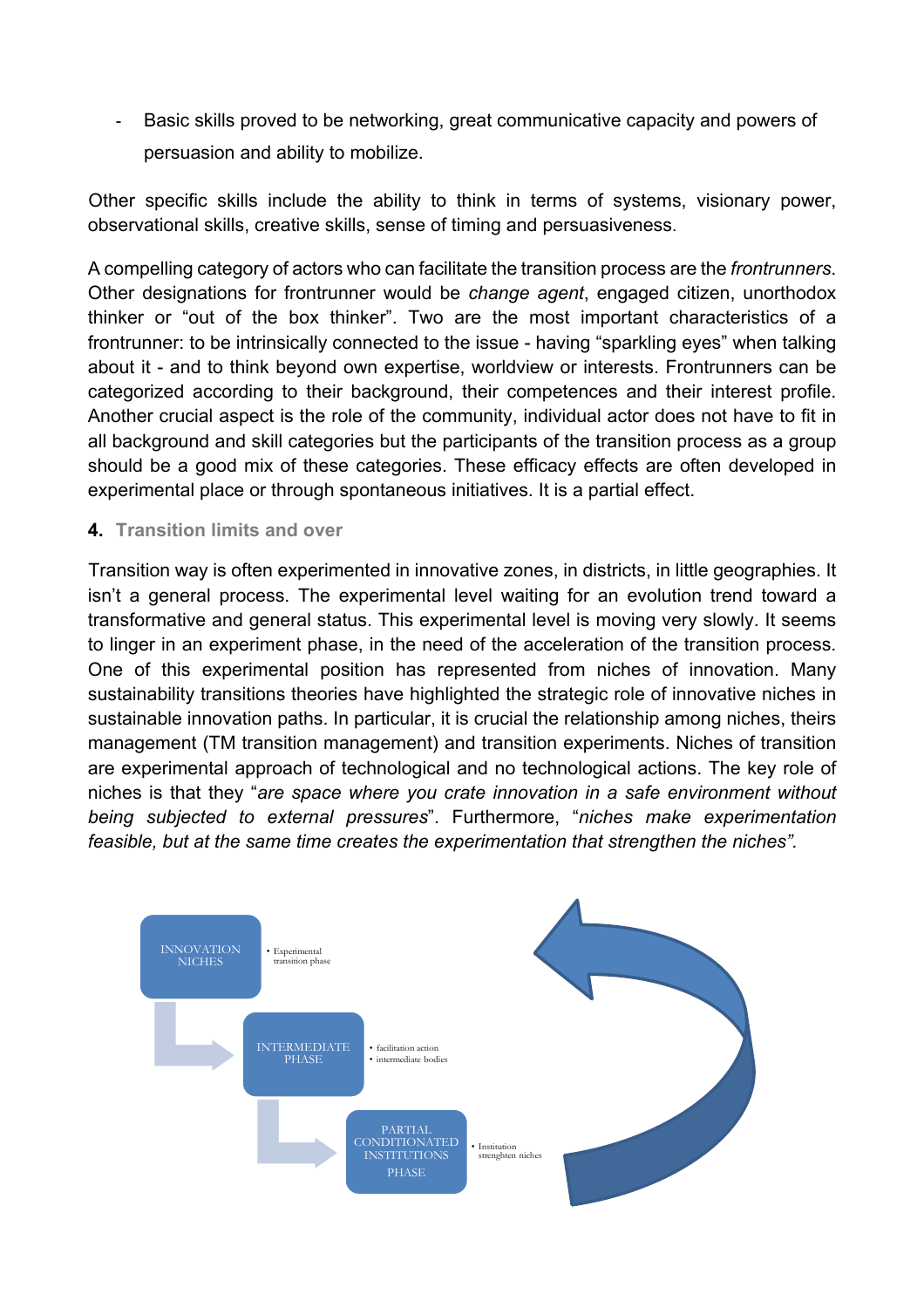Figure 1 Integrate and circular approach to transition innovative niches.

The bottom-up "leverage" and the empowerment of citizens are some of its best characteristics. Nevertheless, niches rarely translate themselves in widespread actions and results. In force of this profile, niches, are evolutions of capacity<sup>11</sup>. But there is a limit in niches. The risk is to be a short lived process or a temporary trend. As a result, very few niches are translated in extended culture.

From one hand, transition niches needs solidarity, from the other hand, they still disrupt a matched transition process due to transition framework limits and the wait for deciding and implementing measures by European Member State institutions.

Transition limits are due to a phenomenology of transition (top down or bottom up approach , and confusion between them, entropic status, ). This phenomenology is quite new and it's a quite unique passage because time of transition are linger, experimental case studies aren't able to enlarge theirs influences. The transformation of the transition geography awaits the transformation from transition sectors to a transition of general aspects (people, functions, structures…).

In conclusions, some considerations on transition limits and gaps can be identified in the following list:

- 1. Transition is an issue not only a process.
- 2. Is not limited to being just a cultural movement
- 3. Is not yet substantially delivered by European directives
- 4. Rarely, it presents itself as a "model"
- 5. It haven't a confined and official meaning
- 6. It is widely spread as a discipline
- 7. At the present, it is often triggered by willing citizens
- 8. The EU hass not set enough transition over all vulnerable sectors (social, environmental…)
- 9. It is itself a question
- 10.It does not pursue standard measurement models of its feedbacks
- 11.It do not produce official set plan for Member States

Starting from these considerations, some questions still arise:

Is the transition process the beginning of liminal passage after a "cutting" away"12 phase?

What the main reason of the long duration of this process? It is quite a phenomenology that requires the setting of an own theory or culture?

At the moment, transition is a global conceptual approach with very multi-levels sectoral and partial interventions: in economies, in healthcare, in schools, in energy, in finance, in urban

 <sup>11</sup> A. Lopolito, , P. Morone, R. Taylor, *Emerging innovation niches: An agent based model.*

<sup>12</sup> Van Gennep. *Rite of Passage*.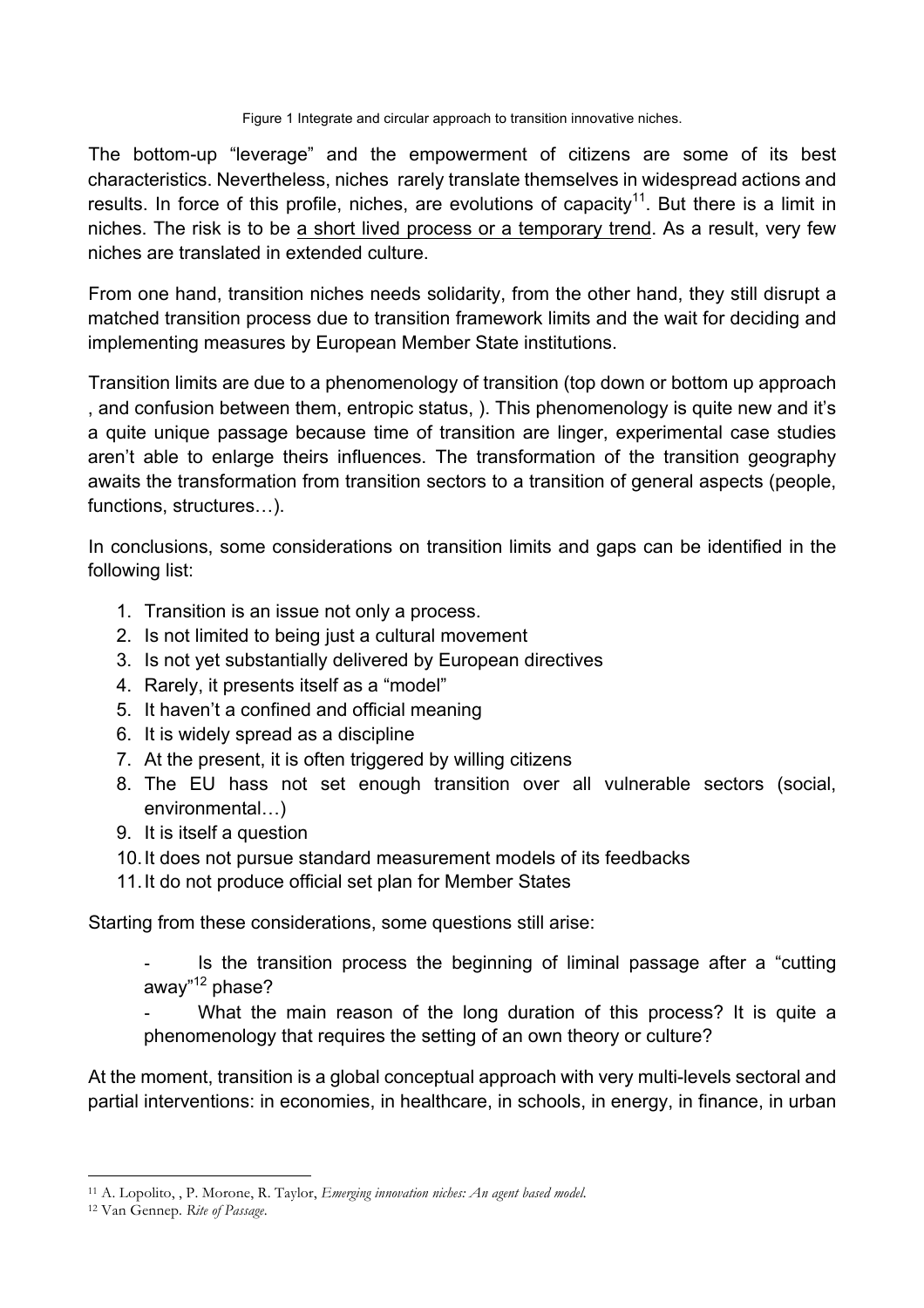contexts, in human rights, or in niches and innovation zones. It continue to sound like an acephalous approach.

This means that the transition approach currently aims to act not in a convergent systemic way. From the bottom up, the approach is not extended to every citizens and from the top down the approach is only for few sectors. Some citizens and some sectors are excluded. History could help to find reasons that have to be track down in social supports facing new social profiles or major life changes<sup>13</sup>.

What could it be the pathway to make transition more decisive in Europe?

This paper highlights the importance of social supports for the waiting changes.

**5. From a new cultural theory of sustainability to new tools of transition**.

Transition is not a dominant culture of sustainability governance especially in vulnerable areas. There is a risk that transition effects from actually transition strategies, lead nowhere. For example, urban transition is necessary. This necessity derived from the human demographic pressure demonstrated in recent years in the cities and from "the city" as a center of economic drivers and services model. Cities are indeed very vulnerable.

Urban transition is not simple, a city is not a small community, sometimes is a set of communities. Here, the need of a transition culture emerges much more.

The interconnection of services and the integration of dynamics need to drive urban society towards a collective transition identity and smart technologies for urban contests could be not an accomplish solution. The integration of general categories such as people, functions, structures are at the center of the urban transition. In a liminal phase or status, these elements are integrated each others with technology but this seems just a partial solution. The overcoming of smart technology is quite good but it represents a determinism that refrain evolution of social profiles. Technology seems not to be the social support but it is going to be "the only social". Transition needs to evolve social profiles and social profiles need to have a different support.

Culture is a shared relationship of values, of goods, of identity. This relationship is also the mirror of another relationship between the citizen and his community. It's a position issue. When the action of "sharing" become an issue itself, the position of citizen is weak. The process of the culture that have to emerge from a liminal passage falls, it could be that a process of sharing and position of citizen have failed.

Sustainability is winning if a new orientation culture emerges. This culture is about a clear citizen geography through the experience of the "sharing the common". In actual conditions, new sustainable culture needs a good social support to start. It should run the risk that the current transition signs a cost for citizenship, much more for urban citizenship (such as energy absorption of citizen and stakeholders time).

 <sup>13</sup> Van Gennep Rite of Passage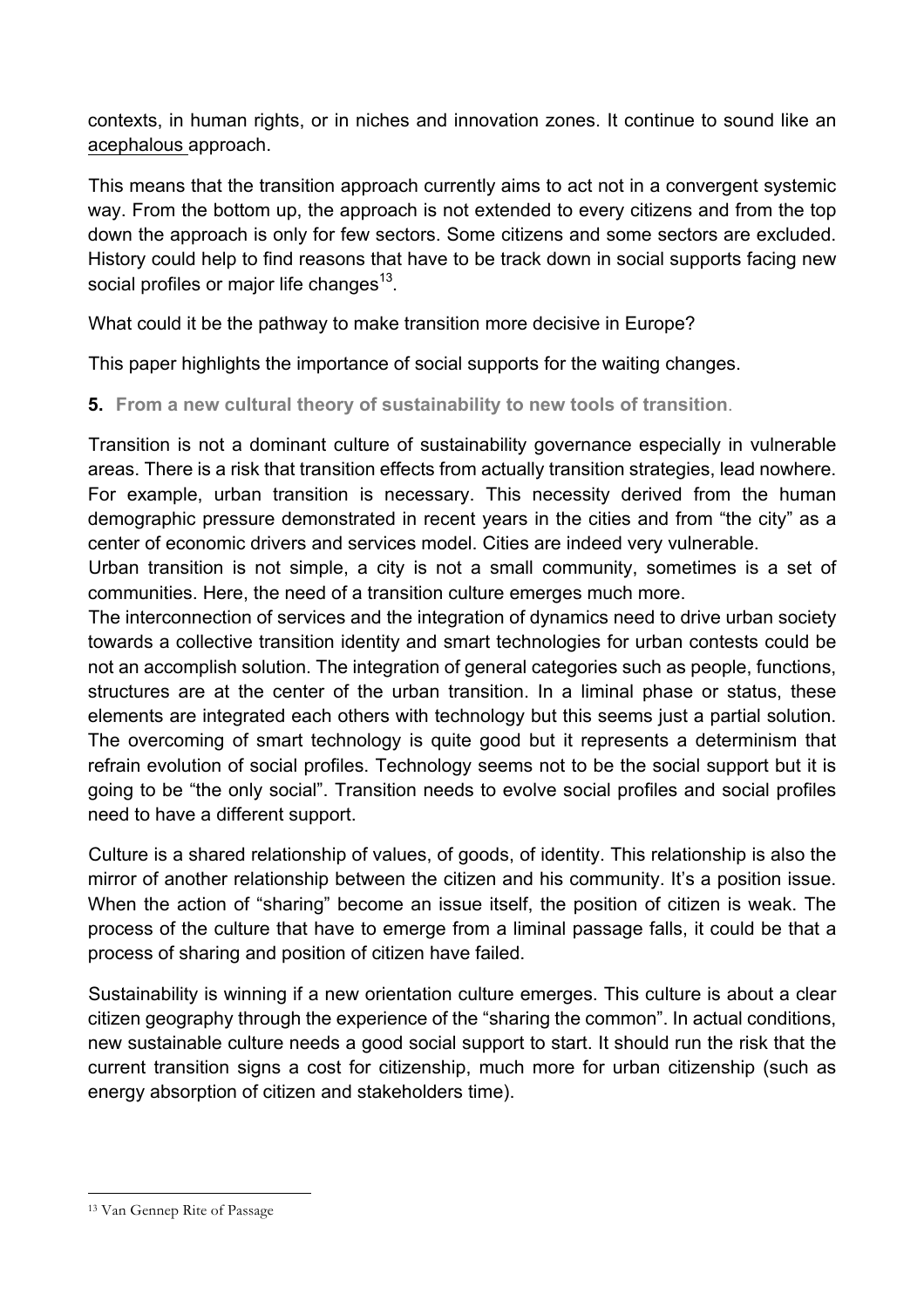In particular, the sectorial and fragmented policy of transition, means some and few main and high efforts:

- a) costs incurred by citizenship who arises in transition,
- b) costs from transition delays
- c) significant waste of time from stakeholders,

c) stress from no clear transition references and from transition complex languages (e.g. green, vibrant, circular economy….)

New indexes are waiting for representing all these costs.

The phenomenology of this kind of transition identifies the loss in a cognitive process, in the way of knowledge, in the recovery of primary skills due to the lack of intermediate profiles, intermediate cultures and intermediate tools for knowledge. This delay defines a lack. Sustainability first depends on development of cognition and knowledge skills. Similarly in the evolution of complex adaptive system, there is the need of the development of new profiles and of rules inside the polarization of two distance approaches. This distance is related to consider sustainability in two different ways. The first one is the sustainability of the local community, the second one is the power from the determinists of the language for sustainability (driven by technology end economy), such as opponents and determinists.

In a cognitive path, and inspiration from winning past cases, this theory could follow the need of "mediators" such as the good way to solve the balance from two ends and to emerging sustainable culture. Studying indirect rules of hybrid community of the past and studying winning past profile of citizenship, the development or the reset of an intermediate culture, represents the rescue of past sustainability process. Both putting citizens in experience of cognition and setting the rules to put citizens in this kind of experience are probably the most way to accelerate transition behavior.

**6. Towards a common protocol for transition.**

Nowadays and in the past, indirect rules solve a condition of unsustainability towards condition of sustainability . For example, rural councils in Senegal are forms of regulations based on customary laws. Customary laws, such as reiterated by Elinor Olstrom in *Governing the Commons*: *The Evolution of Institutions for Collective Action*, (1991 Cambridge University Press ), are often considered as an emerged form of common, traditional and intermediate protocol. In the past, in Africa, indirect rules developed syncretism hybrid governance between opposed meanings and Italian policies for mountain community rights<sup>14</sup> are often governed from few not institutional citizens. These examples represent a good expansive strategy, so, intermediate rules and intermediate body seem to be a good solution to starting a sustainable culture. Therefore, an intermediate protocol could be a disposal tool.

 <sup>14</sup> L.Armano, *Evoluzione e natura giuridica delle Regole Ampezzane*, in L.Giarelli, *Naturalmente divisi. Storia e autonomia delle antiche comunità alpine.*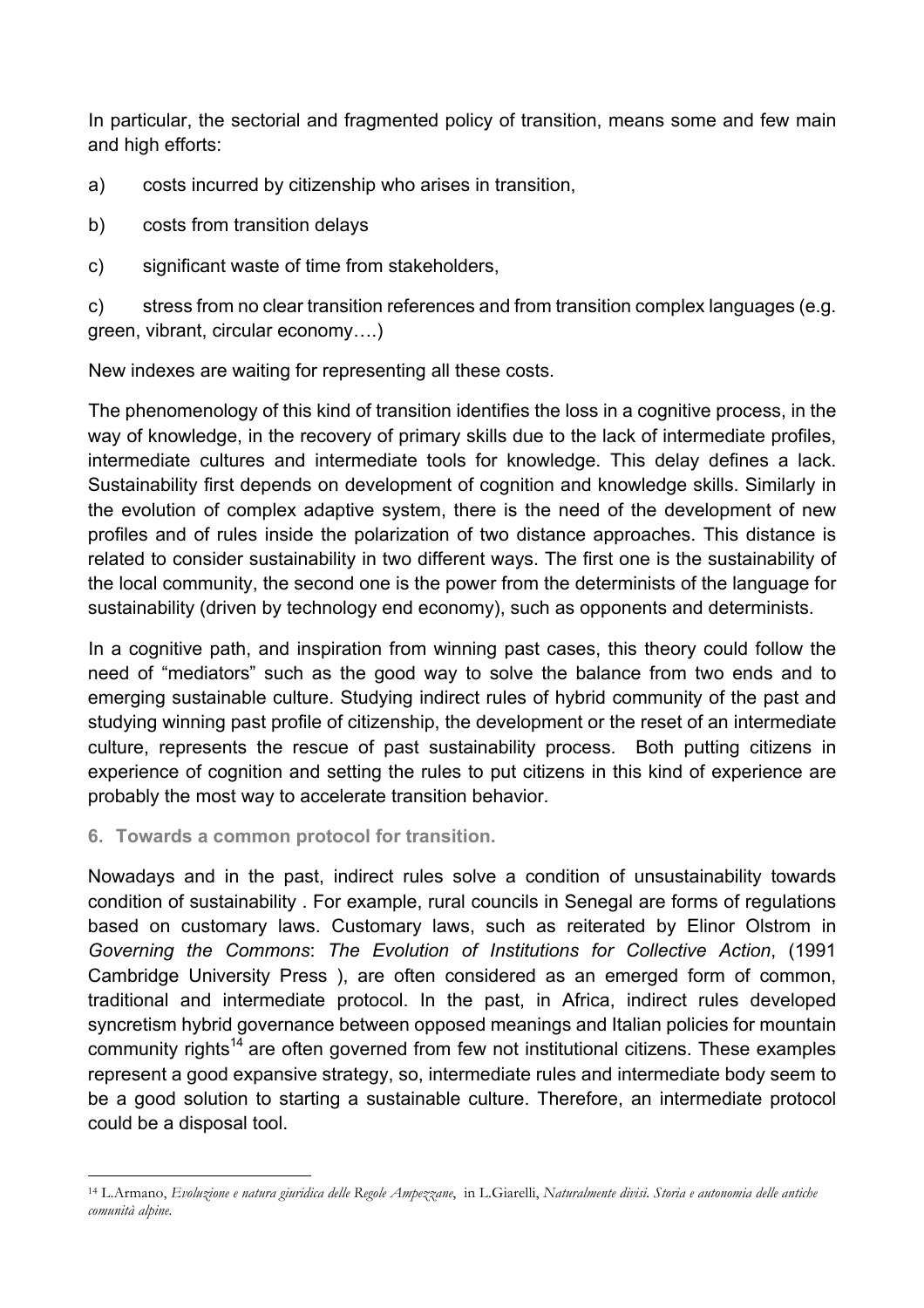In the last years, a number of events, reports and agenda on sustainability could inspire the creation of a common protocol for transition. In particular, inspiration concerning urban area could be received by the following initiatives:

- $\mathcal{F}$  The Habitat III New Urban Agenda.
- ü Agenda for Sustainable Development for Sustainable Development Goals (SDGs)
- $\mathcal{F}$  Addis Ababa Action Agenda of the Third International
- ü Conference on Financing for Development
- **(?)** Paris Agreement on climate change
- ü Sendai Framework for Disaster Risk Reduction 2015-2030
- **(?)** Istanbul Programme of Action for the Least Developed
- ü Countries for the Decade 2011-2020
- ü Vienna Programme of Action for Landlocked Developing
- ü Countries for the Decade 2014-2024
- **(?)** Rio Declaration on Environment and
- **(?)** Development,
- $\mathcal{P}$  the World Summit on Sustainable Development,
- **(?)** the World Summit for Social Development,

**(?)** the Programme of Action of the International Conference on Population and Development,

 $\mathcal{F}$  the Beijing Platform for Action, and the United Nations Conference on Sustainable Development.

**(?)** The European Conference on Sustainability Transitions

ü World Urban Forum

New needs of transition laws, especially for sustainability urban areas, are well expressed in "The right to the city"<sup>15</sup> by David Harvey:

*The right to the city is far more than the individual liberty to access urban resources: it is a right to change ourselves by changing the city. It is, moreover, a common rather than an individual right since this transformation inevitably depends upon the exercise of a collective power to reshape the processes of urbanization. The freedom to make and remake our cities*

 <sup>15</sup> Harvey, David (September–October 2008). "The right to the city". New Left Review. New Left Review. II (53): 23–40.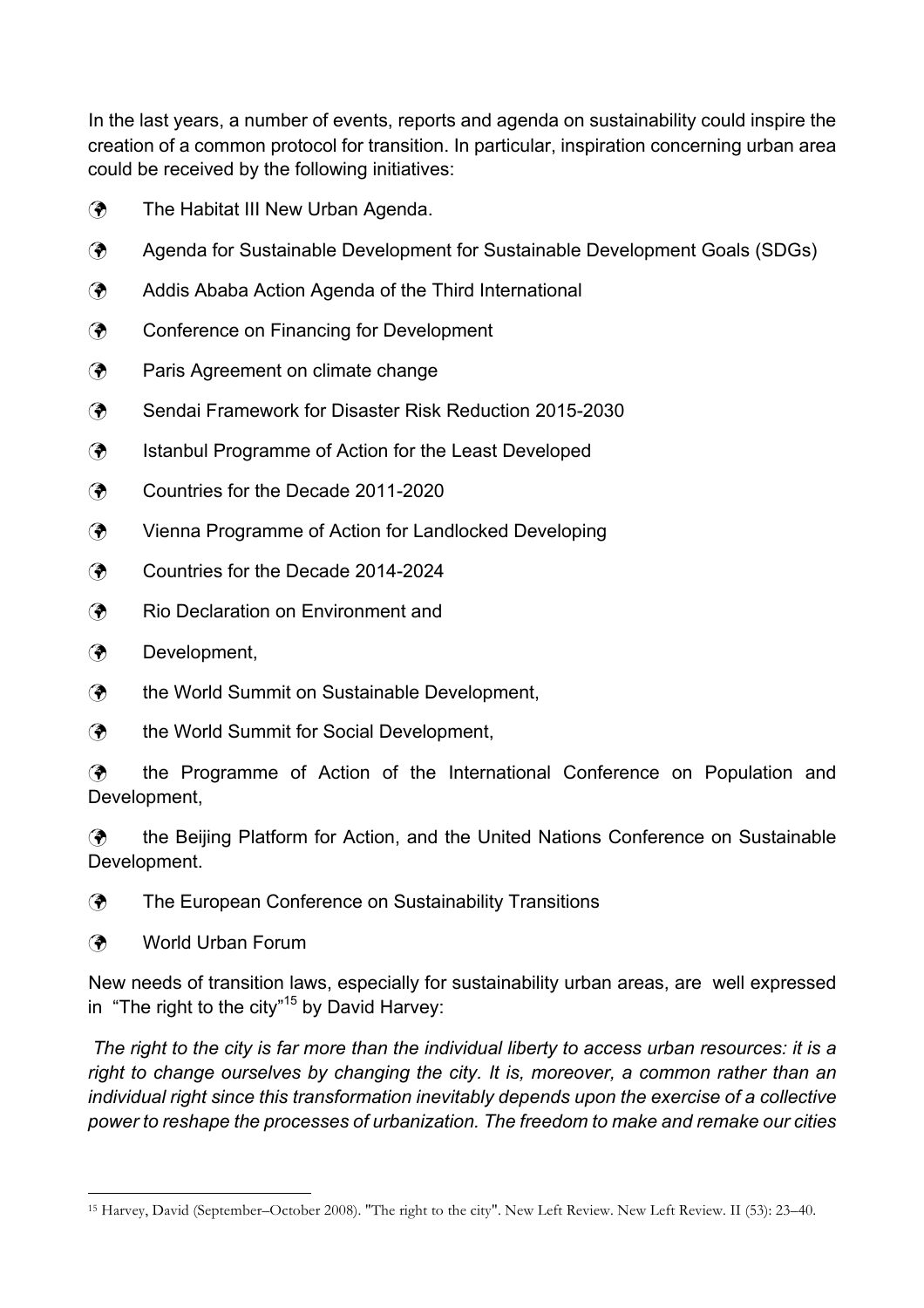*and ourselves is, I want to argue, one of the most precious yet most neglected of our human rights*.

The right to the city is a group of ethical values too, arise from UNESCO and UN-HABITAT international research project on Urban Policies and the Right to the City: Rights, Responsibilities and Citizenship<sup>16</sup>.

The ethical values included in the concepto of Righ to the City, are particularly relevant with regard to the UN's 1948 Universal Declaration of Human Rights and the more recent UNESCO conventions on the protection of cultural diversity and intangible heritage.

Common values and common good, such as new city public spaces, could be essential tracks to follow in the elaboration of new urban laws or a municipal charter in order to achieve the construction of more inclusive cities.

A pathway towards the acceptance of a common protocol is to make institutions in condition of accepting an intermediation protocol (see figure 2). This pathway is not easy. Nevertheless, intermediation culture and rules for engagement is one of the best way that could come first a sustainable culture.

A common protocol could be not only a set of rules but an intermediate process pathway for a much direct responsibility from citizenship toward the common.

Cultural intermediaries and inter.creative communities are emerging and they match the way to get sharing the environment, the economy and the social of a community.



Figure 2 The acceptance of intermediate rules depending on intermediatation actions that condition institutions.

 <sup>16</sup> http://unesdoc.unesco.org/images/0017/001780/178090e.pdf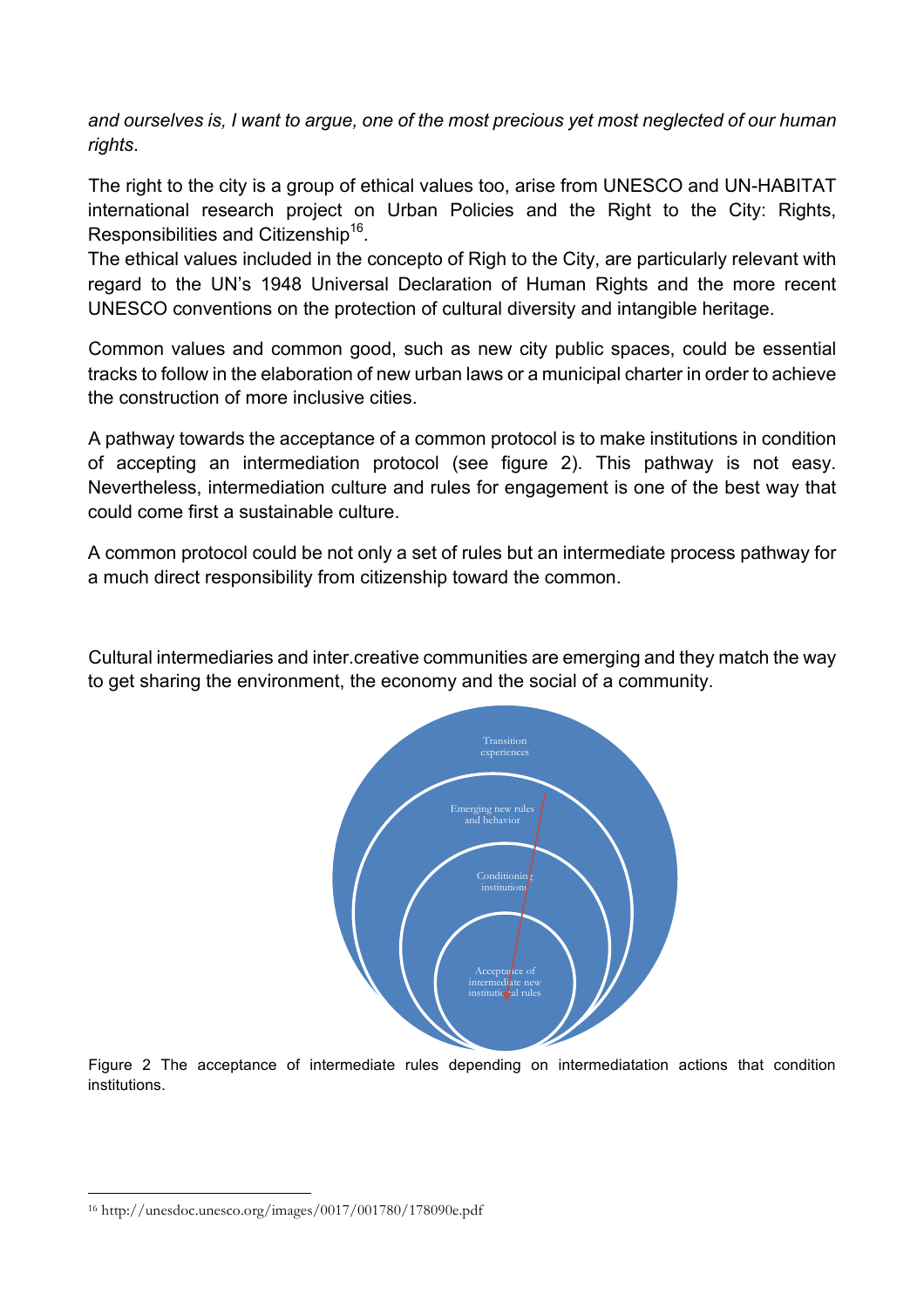In all communities, there are vertical and horizontal governance, but horizontals often seems to be regulated only by technology. All people needs to receive the right support for transition passage. A horizontal support not always puts citizenship in the experience for the common, it is a partial support. The first responsibility does often not concern the conditions of community, but intermediation and responsibility as a new social profile. No communities are winning in sustainability if they decide to produce sustainability before intermediation. Nowadays, some cases report about this. They concern simply society that have had the capacity to incorporate complexity<sup>1</sup>.

Theirs oral or written regulations involve some few of these characters:

- 1) Intermediation rules between institutional and no institutional parts
- 2) Intermediate body
- 3) Oral tradition transmission
- 4) Rites of passages
- 5) Continuity of the specific history of the place.

All in that sense, the validation of a new culture means behavior in the maintenance of a continuous together the new.

A common protocol could be "common" if its validation reach new cognitive experiences and middle way in intermediation position. Rules of it have to disseminate this approach.

## **Conclusions**

The strategy of common protocol for the transition could be the way to solve: a) transition actual models' limits, b) contradictions between institutional and not-institutional (transition outsiders and governances for sustainability, the horizontal and the vertical approach, 3) the improvement of a driver that translate useful transition experiences in a common space, 4) the translation from experiences to community references. As a "Riemann space", a common protocol for transition, could to become a single translation among priority themes and universal categories.

**Bibliography &, References.**

- o *Roorda, C., Wittmayer, J., Henneman, P, Steenbergen, F. van, Frantzeskaki, N., Loorbach, D., Transition management in the urban context: guidance manual. DRIFT, Erasmus University Rotterdam, Rotterdam, 2014."*
- o R.Kempt, A.Rie, J.Schot, *Constructing Transition Paths through the management of niches*, Maastricht University, The Netherlands, University of Twente,
- o Ingold, T., Palsson, G. *Biosocial Becoming*s, Cambridge University Press, 2013.
- o E.Olstrom, *Governing the Commons: The Evolution of Institutions for Collective Action,*  Cambridge University Press*, 1990.*
- o R. Ghate, A. Chaturvedi*, Uncommons in the commons: Community Initiated Forest Resource Management, The journal of Asian studies, 2004.*

 <sup>17</sup> F. Remotti, Cultura. Dalla complessità all'impoverimento